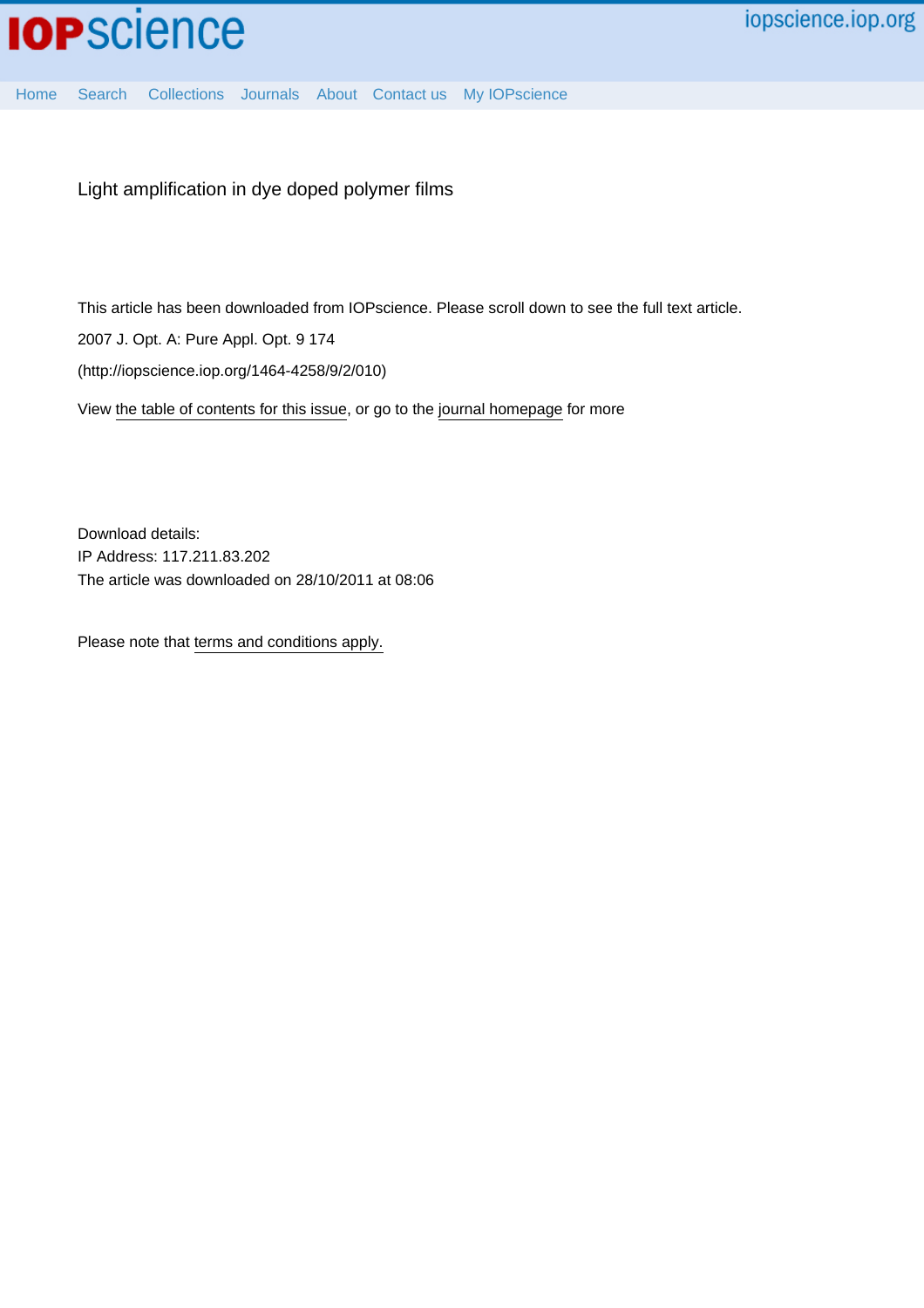J. Opt. A: Pure Appl. Opt. **9** (2007) 174–179 [doi:10.1088/1464-4258/9/2/010](http://dx.doi.org/10.1088/1464-4258/9/2/010)

# **Light amplification in dye doped polymer films**

## **Ritty J Nedumpara**<sup>1</sup>**, K Geetha**<sup>1</sup>,<sup>2</sup>**, V J Dann**<sup>1</sup>,<sup>2</sup> **, C P G Vallabhan**<sup>2</sup> **, V P N Nampoori**<sup>1</sup> **and P Radhakrishnan**<sup>1</sup>

<sup>1</sup> International School of Photonics, Cochin University of Science and Technology, Cochin 682 022, India

<sup>2</sup> Centre of Excellence in Lasers and Optoelectronic Sciences, Cochin University of Science and Technology, Cochin 682 022, India

E-mail: [rittynedumpara@yahoo.com](mailto:rittynedumpara@yahoo.com)

Received 26 August 2006, accepted for publication 20 December 2006 Published 9 January 2007 Online at [stacks.iop.org/JOptA/9/174](http://stacks.iop.org/JOptA/9/174)

#### **Abstract**

We report unusual spectral narrowing and laser emission from polymer thin films doped with Coumarin 540 dye. The laser emission from the polymer films is found to be highly dependent upon the excitation length of the medium. Even a short length of 1.75 mm of the dye doped film gave rise to laser emission with FWHM of 0.3 nm for a pump intensity of 825 kW cm<sup>-2</sup>. The partial reflections from the broad lateral surfaces of the free standing films provided the optical feedback for the laser emission. Occurrence of well-resolved equally spaced resonant modes confirmed the effect of a Fabry–Perot-like optical cavity between the film surfaces.

**Keywords:** dye doped polymer films, spectral narrowing, resonant modes

### **1. Introduction**

The development of solid state dye lasers has paved the way for intense research in incorporating dye molecules into solid matrices with different host materials to get a gain medium of high optical quality and photostability. Earlier investigations were done with inorganic glasses and polymers [\[1–4\]](#page-5-0). The latter class of material is found to be very attractive both from the technical and economical point of view with its high optical quality, better chemical compatibility with organic dyes and inexpensive processing techniques. Dye doped polymers, with their wide spectral range of operation, are promising materials for polymer based photonics [\[5–8\]](#page-5-1). The tunability and high efficiency of laser dyes make them excellent choice for devices based on dye doped polymer waveguides [\[7–9\]](#page-6-0). Development of high gain materials for solid state lasers is still an area of intense research [\[10,](#page-6-1) [11\]](#page-6-2).

Light amplification and spectral narrowing are studied in various systems both in the liquid and solid forms, where the spectral linewidth is reduced to a value less than 10 nm [\[12–18\]](#page-6-3). Spectral narrowing in most of the systems is explained in terms of amplified spontaneous emission (ASE), where the spontaneously emitted light is amplified by the gain medium as it propagates along the path of the

maximum optical gain. Reflections from the internal surfaces can increase the path length or allow multiple passes inside the gain medium which in turn will build up the ASE at a faster rate [\[19\]](#page-6-4). Supernarrowing of the laser spectrum is reported for polymer waveguides containing dye cored dendrimers. The mirrorless lasing is attributed to the moderate scattering from the aggregated dendrimers in the polymer matrix [\[20\]](#page-6-5). Recently, laser emission studies are reported in polymer microcavities and polymer microring lasers [\[21,](#page-6-6) [22\]](#page-6-7). Investigations on distributed feedback lasing in dye doped polymer thin films are also going on [\[23\]](#page-6-8).

In this paper we report the unusual spectral narrowing of the emission spectra observed in solid state polymeric films doped with Coumarin 540 dye which has emission in the green region. Here the excitation beam cross section at the film surface is in the form of a stripe. At low pump intensities and at small excitation stripe lengths of the dye doped thin films, the emission spectra exhibited the features of amplified spontaneous emission. When the excitation length was increased, keeping the pump intensity a constant, laser emission was observed with a sudden narrowing in spectral linewidth. The excitation length of the gain medium at which a shift from ASE to laser emission was observed varied with the pump intensity. With a pump intensity of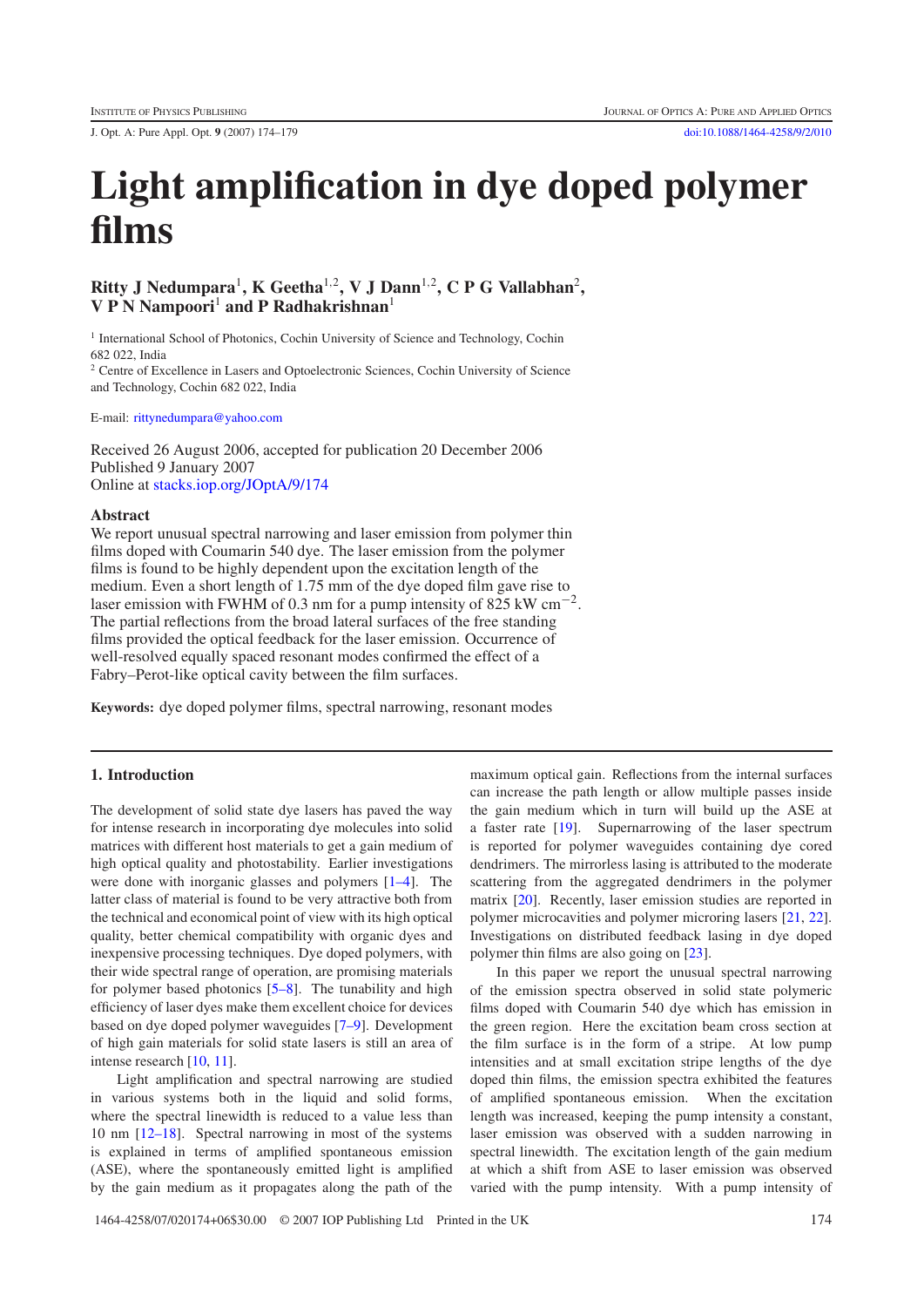825 kW cm<sup>−</sup>2, laser emission having a linewidth of 0.3 nm was observed from a 1.75 mm length of the dye doped thin film. Multiple reflections occurring at the fine surfaces of the thin film produced the effect of a Fabry–Perot optical cavity and provided the feedback necessary for laser emission [\[24\]](#page-6-9). We could also observe equally spaced, well-resolved laser resonant modes which confirm the existence of an optical cavity formed by the broad surfaces of the film.

#### **2. Experimental details**

Solid state thin films were prepared by incorporating Coumarin 540 dye with polymethyl methacrylate (PMMA). Commercially available PMMA of 10% by weight was dissolved in methyl ethyl ketone. The weight percentage was chosen to get optimum viscosity for the formation of good quality films. The dye was dissolved in this solution at a concentration of  $5 \times 10^{-4}$  M. The films were formed on micro glass slides by the free cast evaporation method. When the solvent was fully evaporated, good optical quality films could be peeled off the glass slide. Films of different thickness in the range 80–200  $\mu$ m were made. The thickness of the films was measured by a micrometer with a least count of 0.001 mm (Mitutoya No. 193-111 with a digit display). Free-standing films were used for the experiments and the emission spectra were recorded by exciting the sample with 476 nm radiation from a Quanta Ray MOPO (MOPO 700) pumped by a *Q*switched Nd:YAG laser at 355 nm that emits pulses of 7 ns duration at a repetition rate of 10 Hz. With a cylindrical lens, the pump beam was focused on the sample to form a stripe of dimensions  $0.5$  mm  $\times$  9 mm. A slit was incorporated in the path of the beam between the cylindrical lens and the sample so as to vary the stripe length of the sample. The output was collected from the edge of the film using an optical fibre in a direction normal to the pump beam. The emission spectra were recorded with an Acton monochromator attached with a CCD camera. The emitted beam from the edges of the film was strong and highly directional so that we could collect it without any focusing.

#### **3. Results and discussions**

#### *3.1. Amplified spontaneous emission*

The absorption spectra recorded using UV–vis spectrophotometer (JascoV-570) of the dye doped thin film and the dye solution in methyl ethyl ketone is given in figure [1](#page-2-0) which shows the characteristic absorption of the dye with a peak at 460 nm. The dependence of the emission intensity and spectral linewidth of the emission, on pump intensity and the excitation length of the pump beam was studied in detail. The spectra were recorded for different pump intensities, varying the excitation length of the medium. Figure [2](#page-3-0) shows the emission spectra corresponding to three different pump intensities. The emission spectrum narrowed very gradually with the excitation length at lower pump intensities. For a pump intensity of 47 kW cm−<sup>2</sup> no significant line narrowing was observed with an excitation length of 6 mm but for a pump intensity of 158 kW cm<sup>−</sup>2, the FWHM of the emission spectrum was 7 nm for an excitation length of 2.4 mm. At higher pump intensities, the spectral narrowing occurred more rapidly with a high

<span id="page-2-0"></span>

**Figure 1.** Absorption spectra of dye doped PMMA film and dye solution in methyl ethyl ketone.

gain. While increasing the pump intensity to 825 kW cm<sup>-2</sup>, the FWHM was reduced to 3.5 nm at an excitation length of 1.5 mm.

When the optically dense dye doped thin film is excited such that it forms a cylindrically shaped active gain medium, the fluorescence emitted by the atoms at one end is strongly amplified by the active medium and it preferentially emits this optical power along the direction of excitation, giving a highly directional output beam [\[12\]](#page-6-3). As is evident from figure  $2(C)$  $2(C)$ , at higher pump intensities the gain increased so that ASE becomes prominent with a reduced linewidth. At lower pump intensities, the emission peaks were observed with the characteristic fluorescence maximum with peaks around 530 nm. But they were red-shifted at higher pump intensities since the self-absorption from the blue side of the spectrum was more prominent at these intensities. With increase in pump intensity a gradual increase in red shift was seen and it was as high as 15 nm for a pump intensity of 793 kW cm<sup>-2</sup> (figure [2\)](#page-3-0).

The output emission intensity from the dye doped films was found to be exponentially growing according to the relation for ASE output

$$
I(\lambda) = \frac{A(\lambda)I_p(\exp(g(\lambda)l) - 1)}{g(\lambda)}
$$

where *A* is the Einstein coefficient related to the cross section for spontaneous emission,  $I_p$  is the pump intensity,  $g$  is the gain coefficient and *l* is the excitation length of the pump beam [\[12\]](#page-6-3). Figure [3](#page-3-1) shows the output intensity at the peak of the emission spectrum as a function of excitation length of the gain medium for different pump intensities. We have considered the emission intensity up to an excitation length of 2 mm. The gain coefficient of the dye doped films was calculated by fitting the function for emission intensity of ASE with the experimental data. At low pump intensity, the gain coefficient was less (11 cm<sup>−</sup>1) but at higher intensities a gain coefficient of 29 cm−<sup>1</sup> was observed, which is comparatively large in the case of dye doped films [\[13\]](#page-6-10). To understand the nature of ASE in detail, the dependence of emission intensity on incident pump intensity was studied (figure [4\)](#page-3-2). As is evident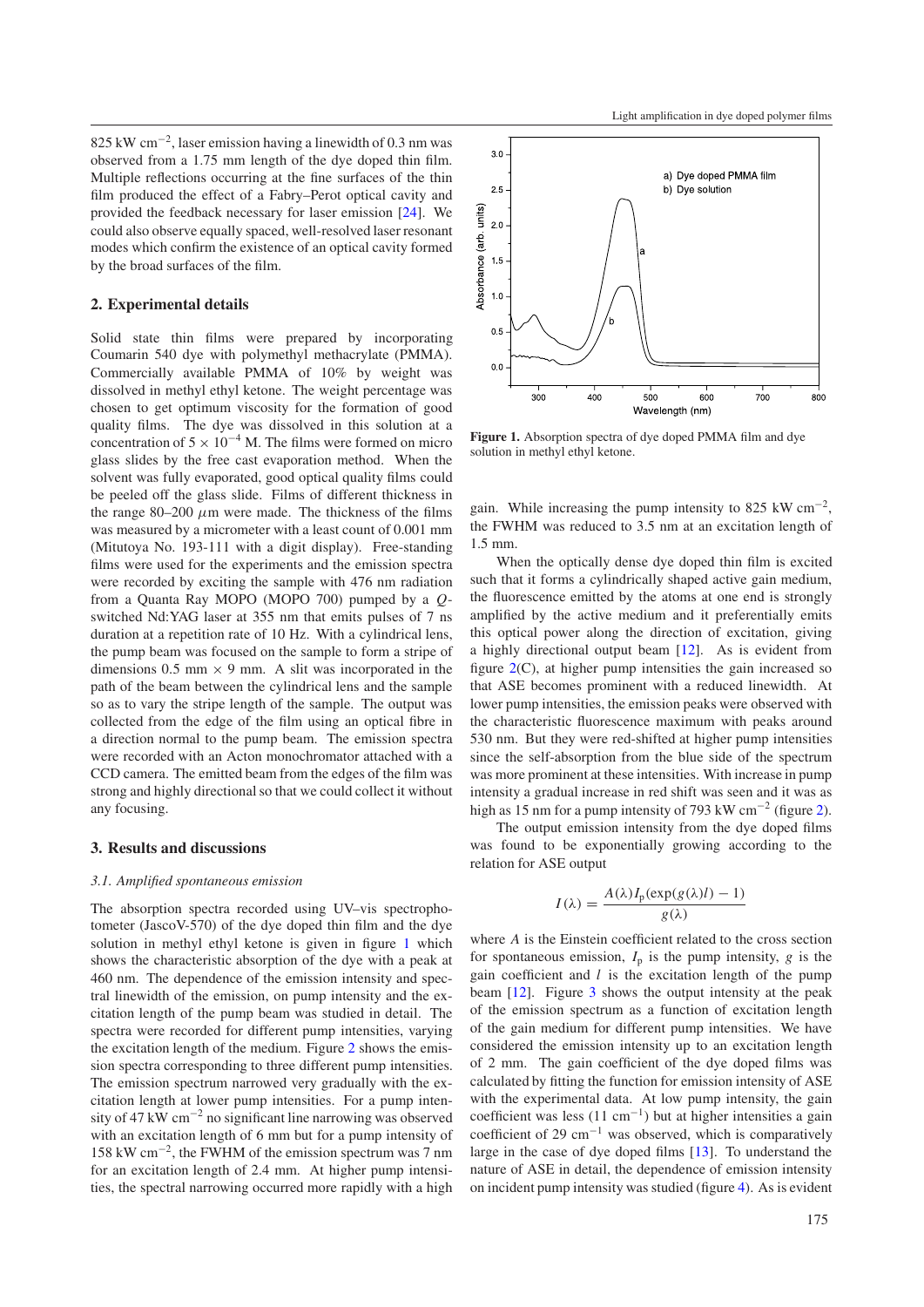<span id="page-3-0"></span>

<span id="page-3-1"></span>**Figure 2.** ASE from dye doped films for different excitation lengths of the pump beam at three different power intensities: (A) 32 kW cm<sup>−</sup>2; (B) 158 kW cm<sup>−</sup><sup>2</sup> and (C) 793 kW cm<sup>−</sup>2.



**Figure 3.** Dependence of emission intensity of ASE on excitation length of pump beam for different pump intensities. (a) 51 kW cm<sup>−</sup>2; (b) 158 kW cm<sup>−</sup>2; (c) 240 kW cm<sup>−</sup><sup>2</sup> and (d) 793 kW cm<sup>−</sup>2.

from the plot, corresponding to the change of slope, a threshold pump intensity of around 51 kW cm−<sup>2</sup> was observed for the occurrence of ASE.

On a detailed study of the emission spectrum of the dye doped thin film, it was found that the emission spectrum exhibits all the features of ASE emission, namely the property of directionality, narrow linewidth and presence of soft threshold behaviour [\[25\]](#page-6-11). Directionality of the output beam was so obvious that no focusing was required to collect the beam. The linewidth was reduced to 3.5 nm for a pump intensity of 825 kW cm<sup>-2</sup>. A threshold pump intensity of 51 kW cm−<sup>2</sup> was observed for the occurrence of ASE.

<span id="page-3-2"></span>

**Figure 4.** Variation of emission intensity with pump intensity for an excitation length of 2 mm.

#### *3.2. Laser emission*

In most of the earlier reports of ASE exhibited by dye doped polymer films, gain saturation was observed at longer excitation lengths of the gain medium [\[13–18\]](#page-6-10). Once gain saturation occurs, light is not amplified further as the length of the stripe is increased. At gain saturation, line narrowing ceases and the FWHM of the emission is found to be a constant which is usually less than 10 nm. In contrast to this, in the present study, when the stripe length was increased beyond 2– 3 mm, a sudden line narrowing was observed in the emission spectrum at all pump intensities above the threshold for ASE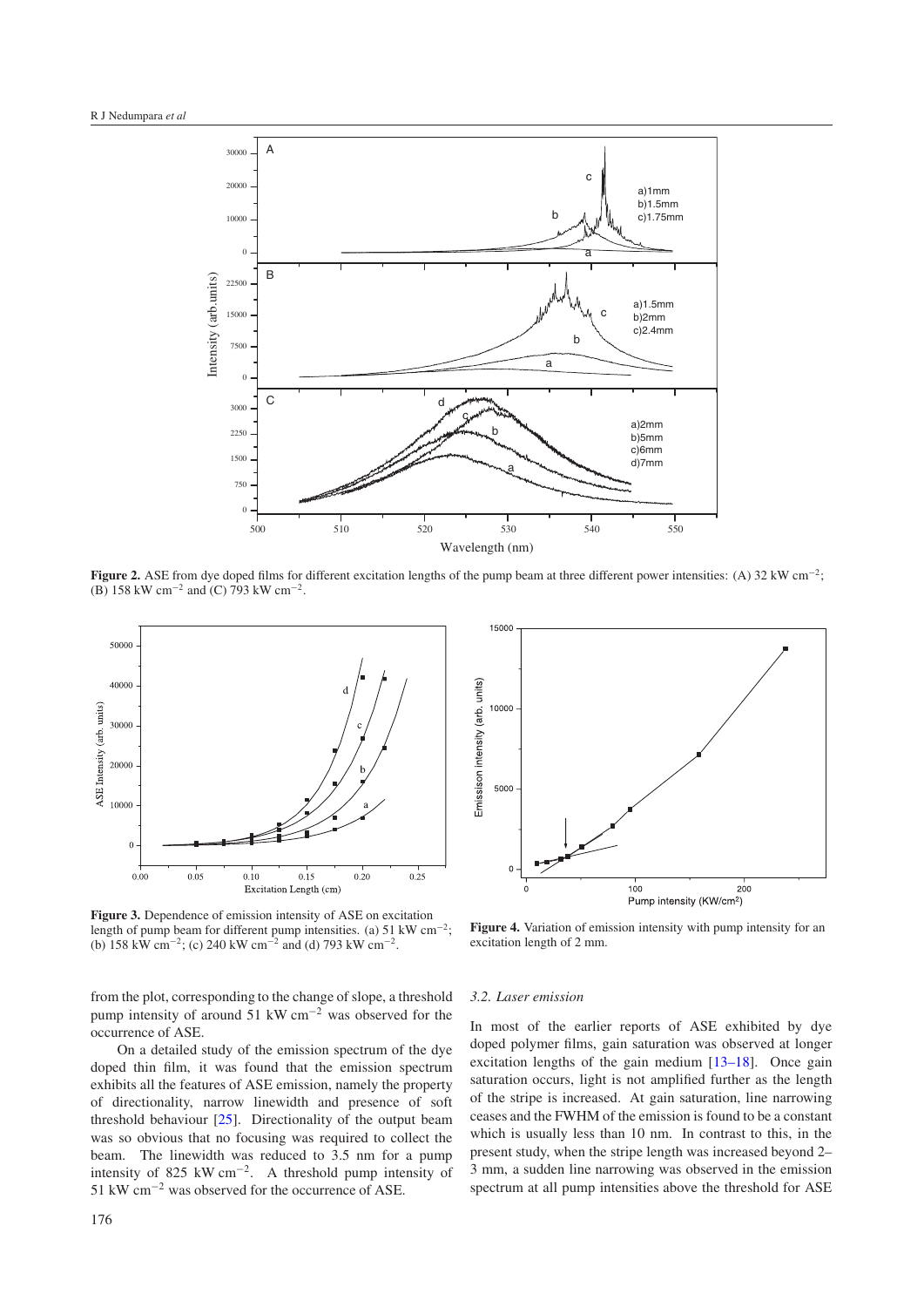<span id="page-4-0"></span>

**Figure 5.** Plot of ASE and laser emission from a dye doped film with the increase in excitation length. Pump intensity is 79 kW cm<sup>−</sup>2.

<span id="page-4-1"></span>

Figure 6. Plot of excitation length versus threshold pump intensity for laser emission.

(figure [5\)](#page-4-0). The FWHM of the spectral lines was less than 1 nm. Such a spectral narrowing can be attributed to laser emission. The spectral narrowing was very prominent at higher pump intensities where the FWHM was reduced to a value of 0.3 nm. The output intensity was also found to increase with pump intensity but not in an exponential manner. For different pump intensities, the excitation length of the medium needed for laser emission was found to be different. For a pump intensity of 51 kW cm<sup>−</sup>2, an excitation length of 3 mm gave rise to laser emission but it was reduced to 1.75 mm for a pump intensity of 825 kW cm<sup>−</sup>2. Figure [6](#page-4-1) denotes the variation of excitation length with the threshold pump intensity that produced a laser emission.

Laser emission requires an external feedback. In the present case no feedback is provided with external mirrors. But the free-standing film with air medium on both sides can be considered as an optical cavity. The lateral faces of the films are of good optical quality and they behave like external mirrors partially reflecting the beam, though the reflectivities are very small compared to conventional mirrors. These reflecting surfaces produce the effect of a Fabry–Perot optical cavity whose length is the thickness of the film.

The excited active medium can be considered as a number of serially connected Fabry–Perot optical cavities [\[24\]](#page-6-9). The axis of the optical cavity is normal to the direction of propagation of light through the film. The multiple pass between the film surfaces directly increases the gain. When the gain of the active medium compensates the losses in the medium, laser emission occurs. According to laser theory the gain per pass in the active medium is  $\exp \sigma (N_2 - (g_2/g_1)N_1)l$ , where  $\sigma$  is the stimulated emission cross section and *l* is the length of the active medium [\[25\]](#page-6-11).

Due to the sample geometry and mode of excitation, there can be a guiding effect in the gain medium even though the film thickness is around 100–200  $\mu$ m. The excited portion of the thin film behaves like a planar waveguide. The axial modes of the F–P cavity can be considered as the transverse modes of the waveguide [\[24\]](#page-6-9). When the excitation length of the gain medium and the pump intensity are sufficiently increased, laser emission is observed. Thus both the guiding effect in the direction of the excited stripe and the feedback from the lateral faces of the thin film induce the high gain necessary for the laser emission. Since the active medium is highly optically dense, even a small length of 1.75 mm of the medium could produce laser emission with a pump intensity of 825 kW cm<sup>−</sup>2.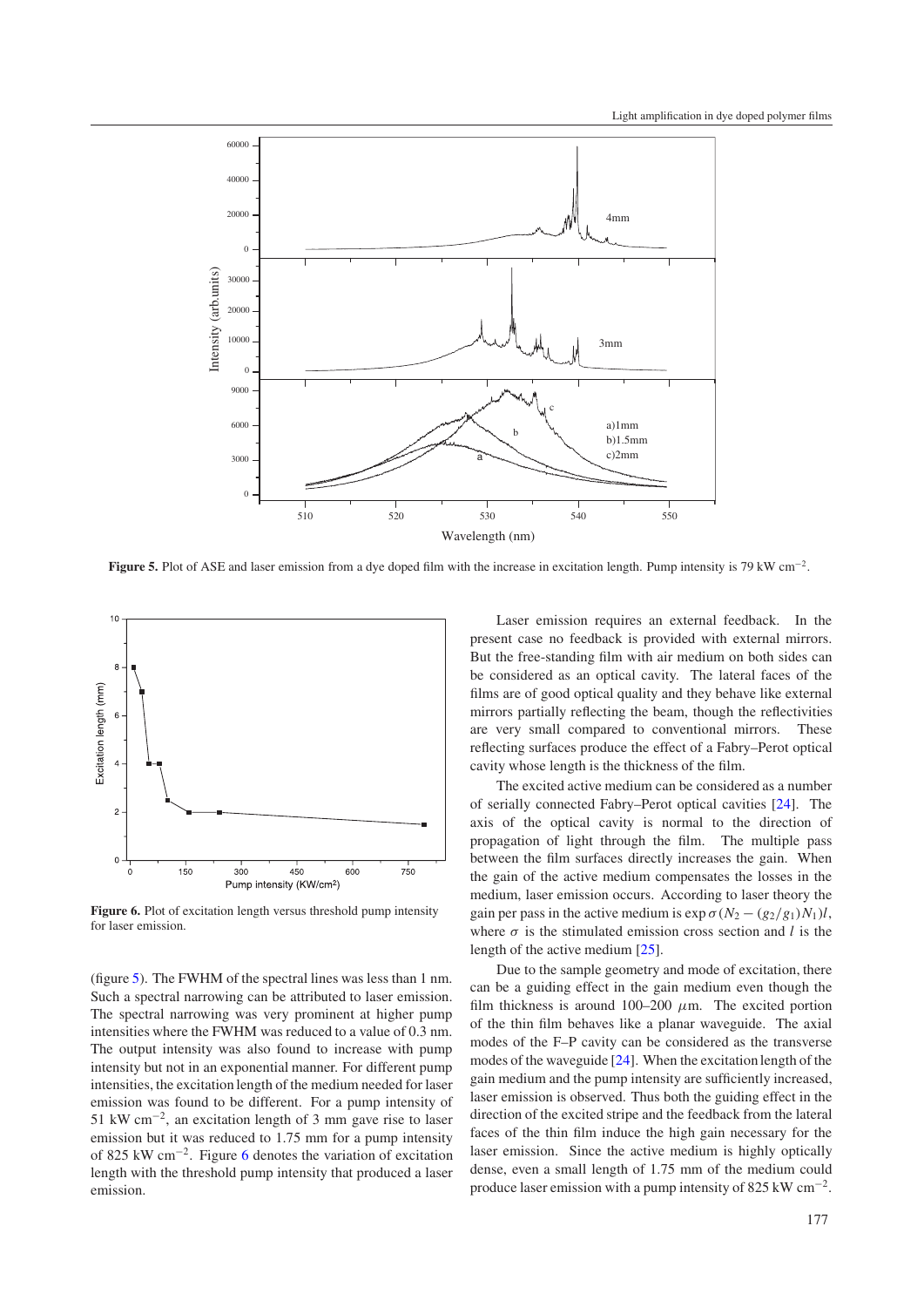<span id="page-5-2"></span>

**Figure 7.** Dependence of linewidth on excitation length of pump beam for (a) ASE for pump intensity of 79 kW cm<sup>-2</sup> and (b) laser emission for a pump intensity of 240 kW  $cm^{-2}$ .

In the line narrowing regime, the FWHM of the emission line was below 1 nm which further did not show any significant change with excitation length. Figure [7](#page-5-2) clearly gives a comparison of reduction in FWHM for ASE and laser emission. The values of the excitation stripe length needed for spectral narrowing, wavelength of peak emission, the magnitude of the line narrowing and the red shift observed for different excitation lengths were sensitive to certain physical and chemical characteristics of the sample. These variations may be attributed to the differences in microscopic structure of the polymer thin films which occurs during the fabrication process.

#### *3.3. Laser resonant modes*

The existence of a Fabry–Perot optical cavity between the lateral faces of the free-standing film was confirmed by the occurrence of well-resolved discrete peaks in the emission spectrum. A number of equally spaced resonant modes were observed (figure [8\)](#page-5-3). These modes can be considered as the axial modes of the Fabry–Perot cavity formed between the flat film surfaces [\[24\]](#page-6-9). The spacing of the modes was found to be around 1.1 nm. In general the spacing between the modes is given by  $\Delta \lambda = \lambda^2 / 2nL$ , where *n* is the refractive index of the medium and *L* is the optical path length of the resonator cavity. By substituting *n* as 1.49, the refractive index of undoped PMMA, λ the peak value observed in the spectrum, and *L*, the thickness of the polymer film in the above equation, the spacing was calculated to be 1.02 nm for a 90  $\mu$ m thick film which was in agreement with the observed value of ∼1.1 nm. To confirm this observation, dye doped films with different thicknesses were studied. With the film of thickness 190  $\mu$ m, the spacing observed was ∼0.5 nm against the theoretical value of 0.55 nm.

#### **4. Conclusion**

We report the occurrence of both amplified spontaneous emission and laser emission from Coumarin 540 dye doped

<span id="page-5-3"></span>

**Figure 8.** Resonant modes with a spacing of 1.1 nm from a 90  $\mu$ m thick dye doped film. Pump intensity 51 kW cm<sup>−</sup>2. Excitation length is 4 mm.

PMMA polymer films. The phenomena are highly dependent on the excitation length of the medium. ASE is observed when the excitation length of the active medium is below 2–3 mm. An increase in excitation length shows a shift from ASE to laser emission for a threshold pump intensity of 51 kW  $cm^{-2}$ . With a pump intensity of 825 kW cm<sup>-2</sup>, the dye doped films give rise to laser emission at an excitation length as small as 1.75 mm. Coumarin 540 doped polymer thin film is found to be a highly efficient gain medium which can produce laser emission at such a short length. Optical feedback from the lateral faces of the thin film and the guiding effect due to the sample geometry and mode of excitation have contributed to the gain needed for laser emission. Well-resolved laser modes with equal spacing are also observed from the dye doped films which confirm the optical feedback from the Fabry–Perot-like optical cavity formed between the polished surfaces of the thin film. These results establish the occurrence of lasing action in dye doped polymer films having micrometer thickness and could be of considerable application in the design of active optical IC chips.

#### **Acknowledgments**

<span id="page-5-0"></span>The first author is grateful to the University Grants Commission, New Delhi, India for the financial support in the form of a FIP grant. Assistance from UGC under the UPE program also is gratefully acknowledged.

### <span id="page-5-1"></span>**References**

- [1] Costela A, Garcia-Morena I and Figuera J M 1998 *Laser Chem.* **18** 63–84
- [2] Sastre R and Costela A 1995 *Adv. Mater.* **7** [198–202](http://dx.doi.org/10.1002/adma.19950070222)
- [3] Lo D, Parris J E and Lawless J L 1992 *Appl. Phys.* B **55** [365–7](http://dx.doi.org/10.1007/BF00333082)
- [4] Peterson O G and Snavely B B 1968 *Appl. Phys. Lett.* **12** [238–40](http://dx.doi.org/10.1063/1.1651972)
- [5] Diaz-Garcia M A, Fernandez S and Kuzyk M G 2002 *Appl. Phys. Lett.* **80** [4486–8](http://dx.doi.org/10.1063/1.1485303)